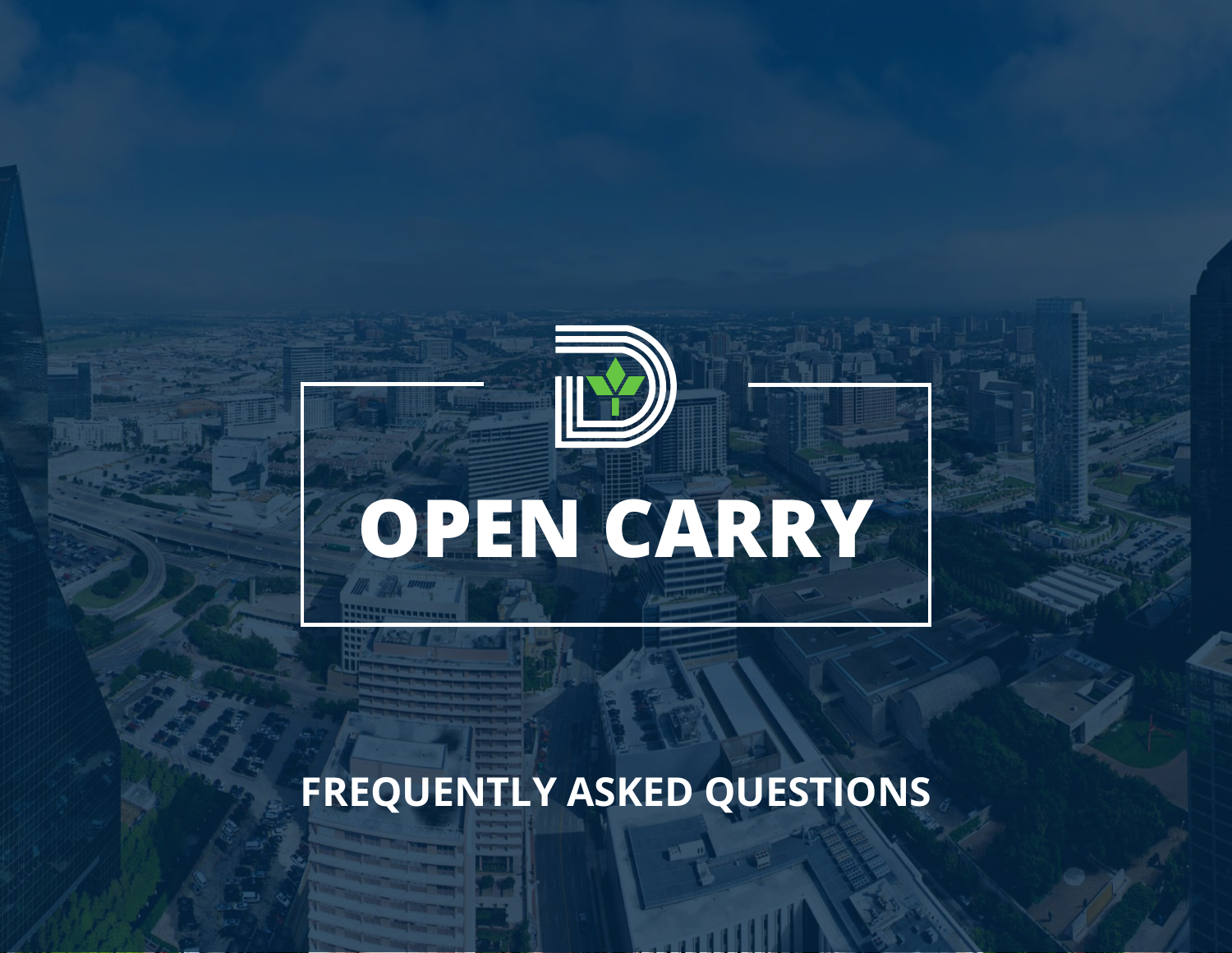# **Table of Contents**

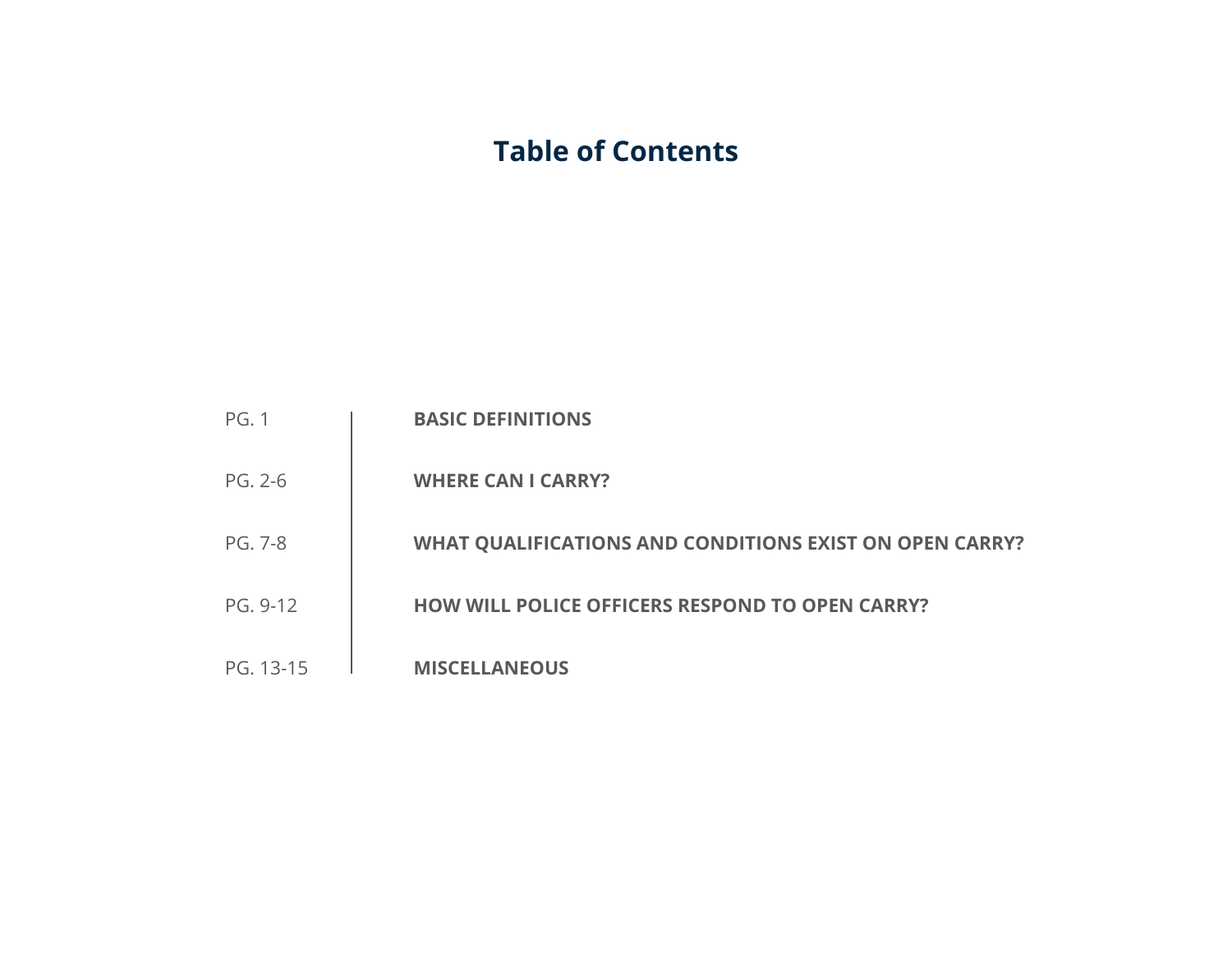# **BASIC DEFINITIONS**

### **What does "open carry" mean?**

The practice of openly (visibly) carrying a handgun in a shoulder or belt holster on one's person in public.

#### **What are a "CHL" and an "LTC"?**

"CHL" is the acronym for a "concealed handgun license." "LTC" is the acronym for a "license to carry" a handgun.

#### **What are the differences between a firearm, a handgun, and a long arm?**

A "firearm" means any device designed, made, or adapted to expel a projectile through a barrel by using the energy generated by an explosion or burning substance or any device readily convertible to that use. A "handgun" means any firearm that is designed, made, or adapted to be fired with one hand, such as a revolver or pistol. A "long arm" means any firearm that is designed, made, or adapted to be fired with both hands, such as a rifle or shotgun.

#### **What are "premises" for the purpose of Texas gun laws?**

"Premises" generally means a building or a portion of a building, but not including any public or private driveway, street, sidewalk or walkway, parking lot, parking garage, or other parking area.

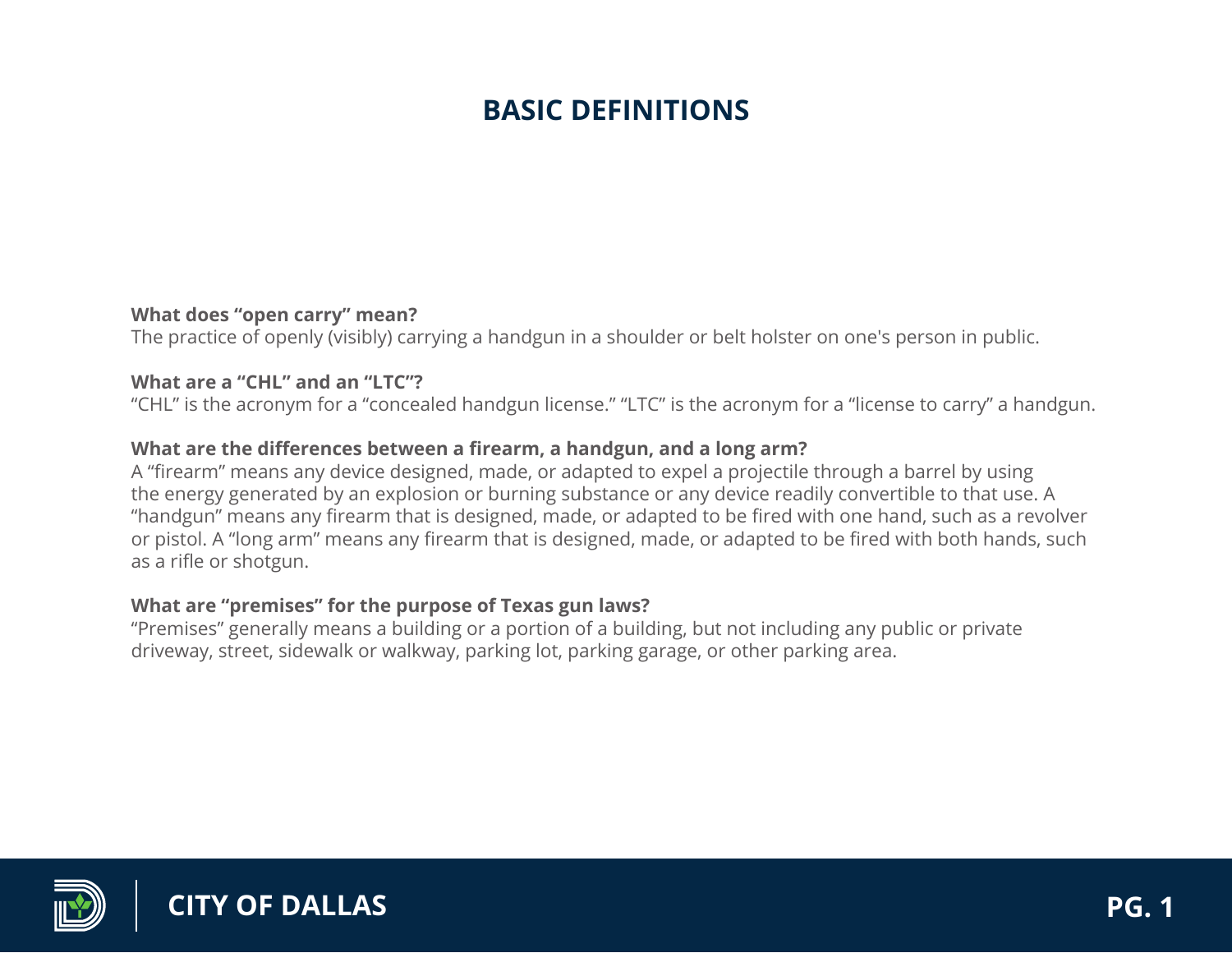# **WHERE CAN I CARRY?**

### **Can I lawfully open carry a handgun in Texas?**

Yes, as of January 1, 2016, you can carry a handgun openly or concealed in many places as long as you possess a CHL issued by Texas or a similar license issued by a state with reciprocity. By law, the handgun must be carried in a "shoulder or belt holster." You do not need a CHL to open carry a long arm.

#### **Can I open carry on private property?**

Yes, provided that the property does not display a sign described in Section 30.07 of the Texas Penal Code at each of its entrances. A business wanting to completely ban handguns must post both signs in English and in Spanish. However, if the owner or manager asks you to remove the weapon or leave the property, you must comply. Failure to leave the property when requested to do so could result in you being charged with criminal trespass.

### **Texas Penal Code § 30.06 – Trespass by holder of license to carry concealed handgun**

Only applies to persons carrying a concealed handgun. Can be a sign, card, or other document. Sign must be in English and Spanish. Sign must appear in contrasting colors with block letters at least one inch in height. Sign must say "Pursuant to Section 30.06, Penal Code (trespass by holder of a license to carry a concealed handgun), a person licensed under Subchapter H, Chapter 411, Government Code (concealed handgun law), may not enter this property with a concealed handgun."

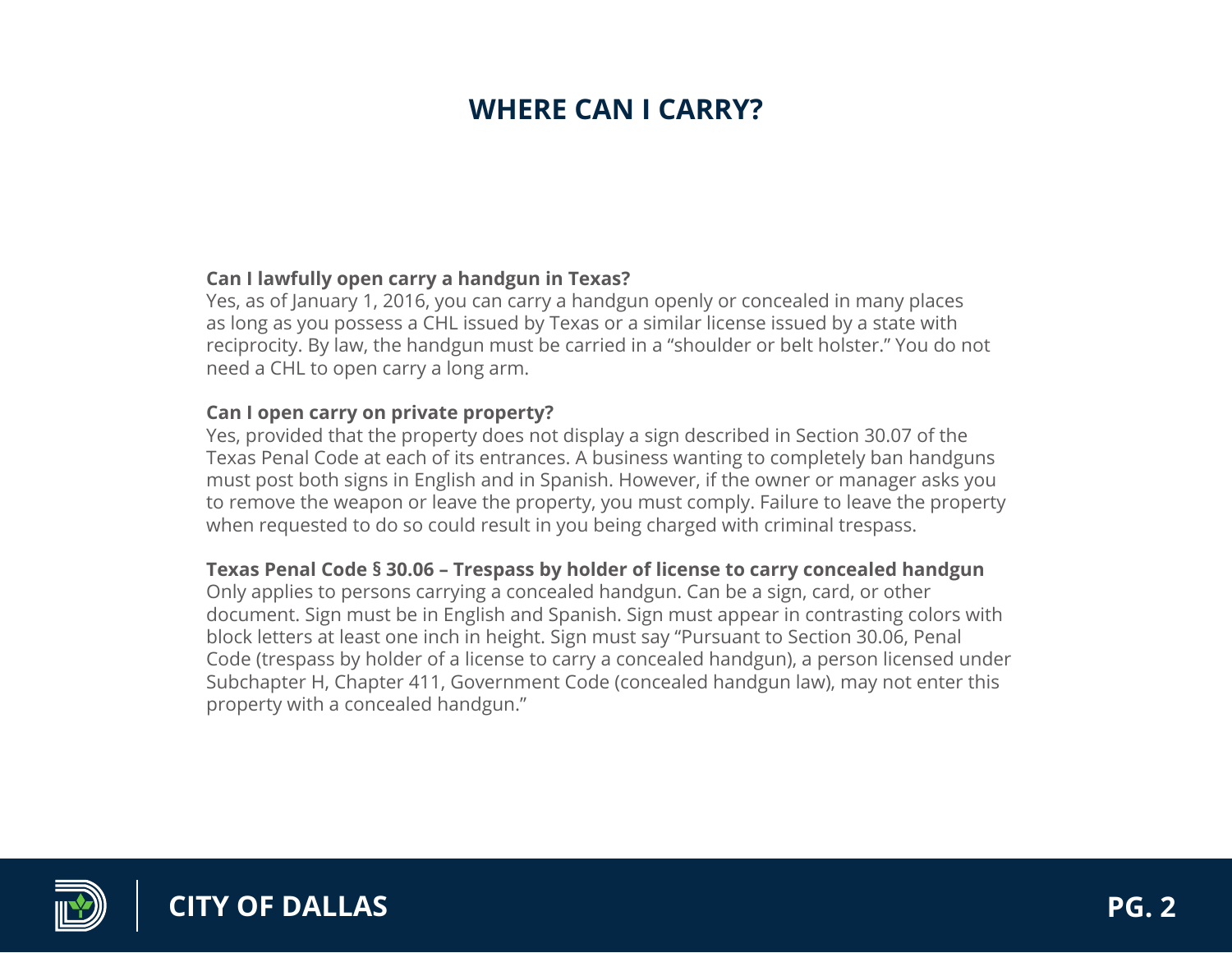# **Texas Penal Code § 30.07 – Trespass by license holder with an openly carried handgun**

Only applies to persons openly carrying a handgun. Can be a sign, card, or other document. Sign must be in English and Spanish. Sign must appear in contrasting colors with block letters at least one inch in height. Sign must say "Pursuant to Section 30.07, Penal Code (trespass by license holder with an openly carried handgun), a person licensed under Subchapter H, Chapter 411, Government Code (handgun licensing law), may not enter this property with a handgun that is carried openly."

#### **Can I open carry at my university or college?**

No, while campus carry is legal as of August 1, 2016, it must remain concealed and you must have a CHL.

## **Can I carry at a governmental institution if I have an LTC?**

Yes, you may carry in state and local governmental institutions except for: a public meeting of a governmental body (though license holders may carry unless: there are signs displayed that comply with Texas Penal Code §§ 30.06 & 30.07; a governmental employee asks the license holder to leave; or the governmental prints the statements described in Texas Penal Code §§ 30.06 & 30.07 on the agenda or on cards to hand to attendees); on the premises of any government court or offices utilized by the court, unless pursuant to written regulations or written authorization of the court; a polling place on the day of an election or while early voting is in progress; and non-public areas of a governmental institution (i.e., a LTC gives no special right of access to parts of governmental buildings and facilities that are not open to the general public). You may not carry on federal properties in most circumstances. You may not knowingly possess or cause to be present a firearm in federal facilities operated by federal agencies, such as the IRS, SSA, USDA, and federal courts, unless you are a federal or state law enforcement officer or a member of the armed forces authorized by federal law to carry at that location or are hunting on federal property in accordance with federal law. See 18 U.S.C. § 930. You may not carry on postal property, such as a post office and its parking lot, except for official purposes. See 39 C.F.R. § 232.1(l). Except for ranger stations, visitor centers, bathrooms, or other buildings at a national park or national wildlife refuge, you may concealed carry at those properties if it would be allowable under state law and not prohibited by applicable federal law. See 36 C.F.R. 2.4 & 50 C.F.R. 27.42. You may not carry on property controlled by the U.S Army Corps of Engineers unless the firearm is unloaded and stored in a vehicle.

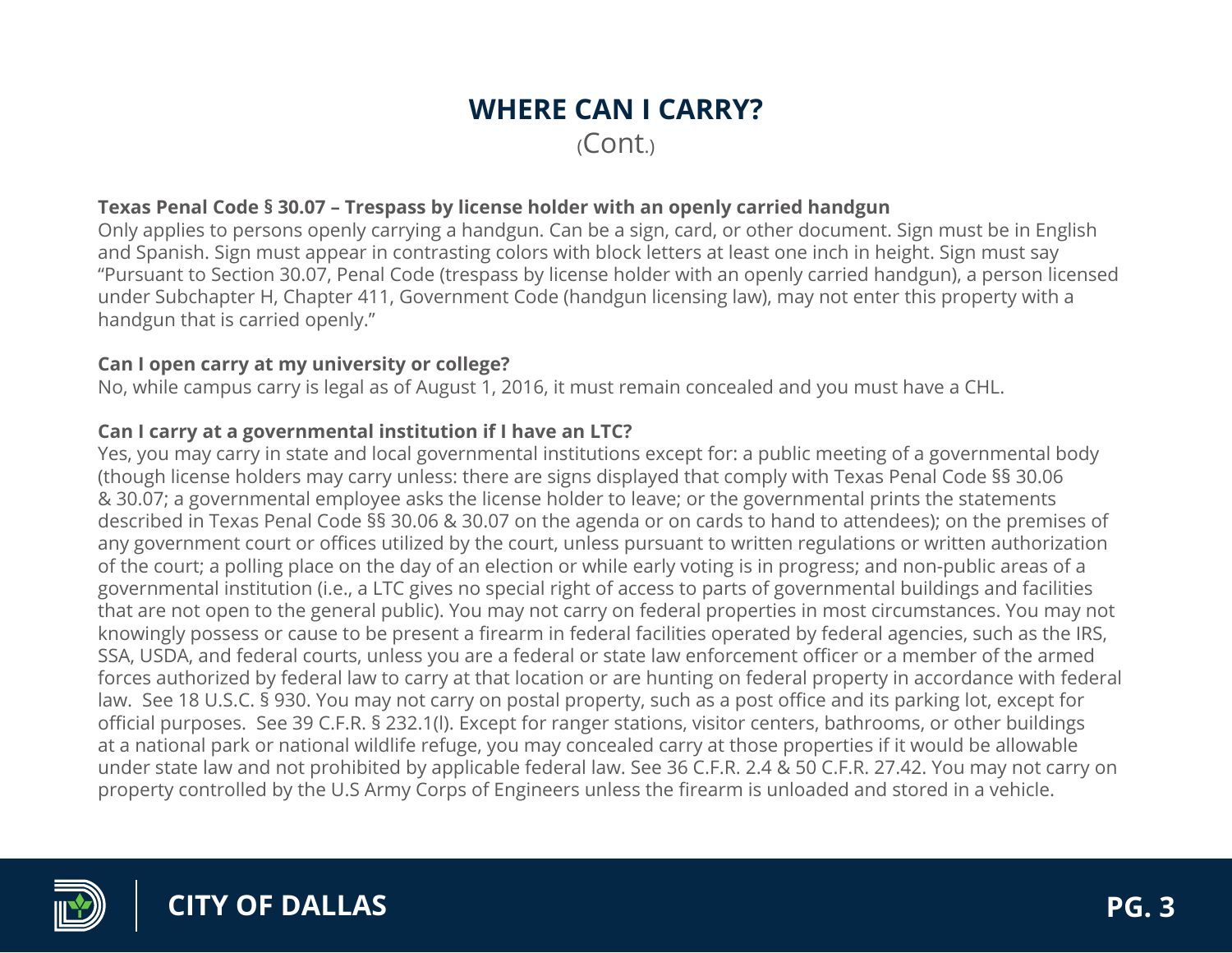### **Can I open carry in a vehicle?**

Yes, as long as the handgun is in a shoulder or belt holster and you have a CHL. If you do not have a CHL, you still must keep your handgun concealed.

# **Where am I prohibited by state law from carrying a handgun?**

Even if you have a CHL, Texas law prohibits you from intentionally, knowingly, or recklessly possessing or carrying any firearm: on the premises of a school or educational institution (hereafter "school"), any grounds or building on which an activity sponsored by a school is being conducted, or a passenger transportation vehicle of a school: except beginning on August 1, 2016, a CHL holder may carry a concealed handgun on the premises of an institution of higher education [other than a junior college); except beginning on August 1, 2017, a CHL holder may carry a concealed handgun on the premises of a junior college; on the premises of a private or independent institution of higher education, on any grounds or building on which an activity sponsored by the institution is being conducted, or in a passenger transportation vehicle of the institution; on the premises of a polling place on the day of an election or while early voting is in progress; on the premises of any government court or offices utilized by the court, unless pursuant to written regulations or written authorization of the court; on the premises of a racetrack; in or into a secured area of an airport under federal law; within 1,000 feet of premises designated by the Texas Department of Criminal Justice as a place of execution on a day that a sentence of death is set to be imposed on the premises and the person received notice that doing so is prohibited (unless the person is on a public road and going to or from his home or business).

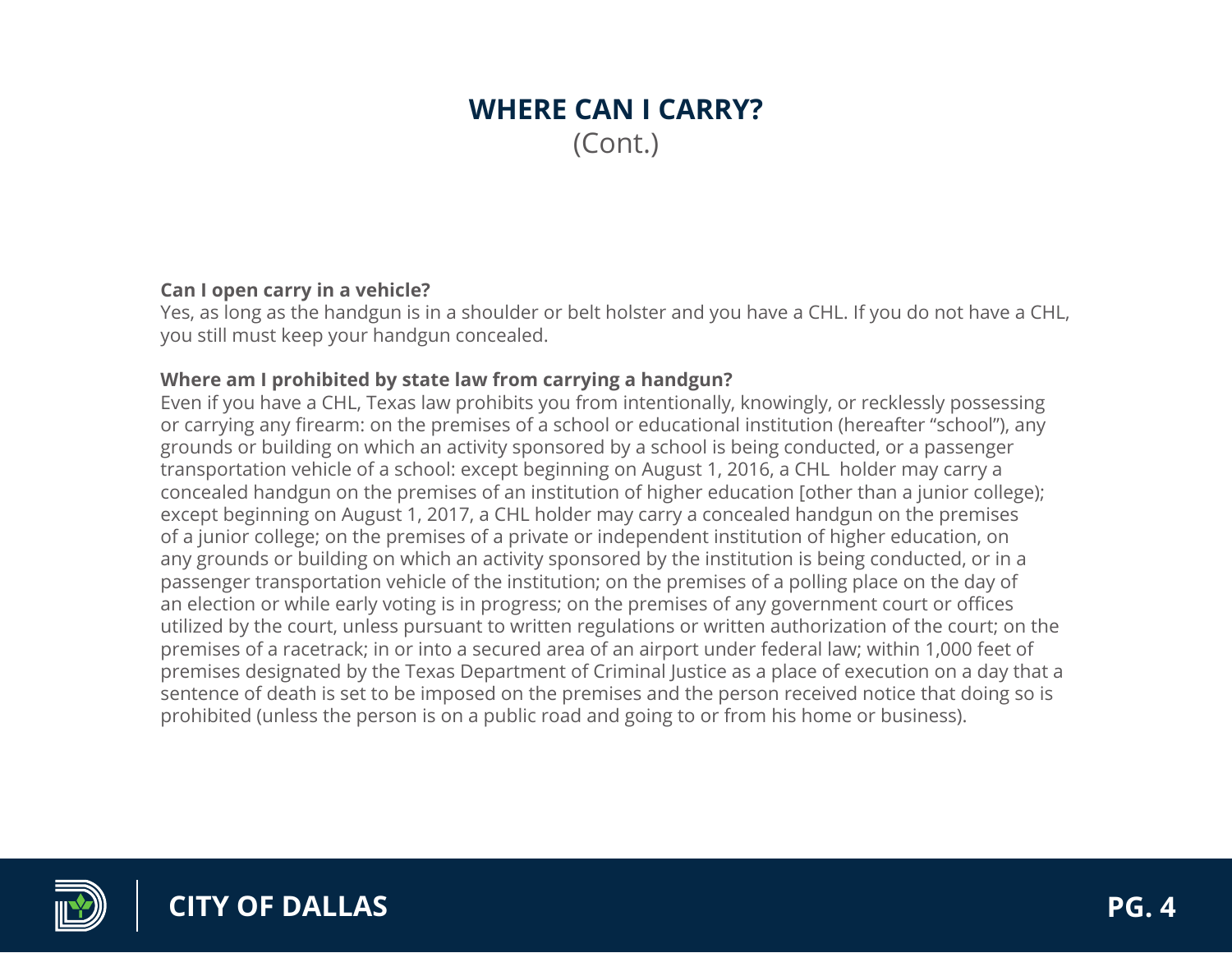#### **If I have a CHL, are there any other places state law prohibits me from carrying my handgun openly or concealed?**

Yes, you may not concealed or open carry: if you are given written notice, on the premises of a business that is licensed by the Texas Alcoholic Beverage Commission and that derives 51 percent or more of its business from the sale of alcohol; if you are given written notice per Section 30.06 of the Texas Penal Code that concealed carrying is prohibited, on the premises where a high school, collegiate, or professional sporting event is taking place, unless the handgun is used for the event; on the premises of a correctional facility; if you are given written notice pursuant to Section 30.06 and/or 30.07 of the Texas Penal Code that carrying is prohibited, on the premises of a statelicensed hospital or nursing home, unless the administration has granted written permission to the license holder; if you are given written notice pursuant to Sections 30.06 and/or 30.07 of the Texas Penal Code that carrying is prohibited, in an amusement park; if you are given written notice pursuant to Sections 30.06 and/or 30.07 of the Texas Penal Code that carrying is prohibited, on the premises of a church, synagogue, or other established place of religious worship; anytime the handgun is not in a belt or shoulder holster, concealed, or if you are intoxicated; if you are given written notice pursuant to Sections 30.06 and/or 30.07 of the Texas Penal Code that carrying is prohibited, into any meeting of a governmental entity that is subject to the Open Meetings Act; and on the premises of your place of employment if prohibited by your employer, but an employee generally may leave a handgun in a private, locked car in a parking lot.

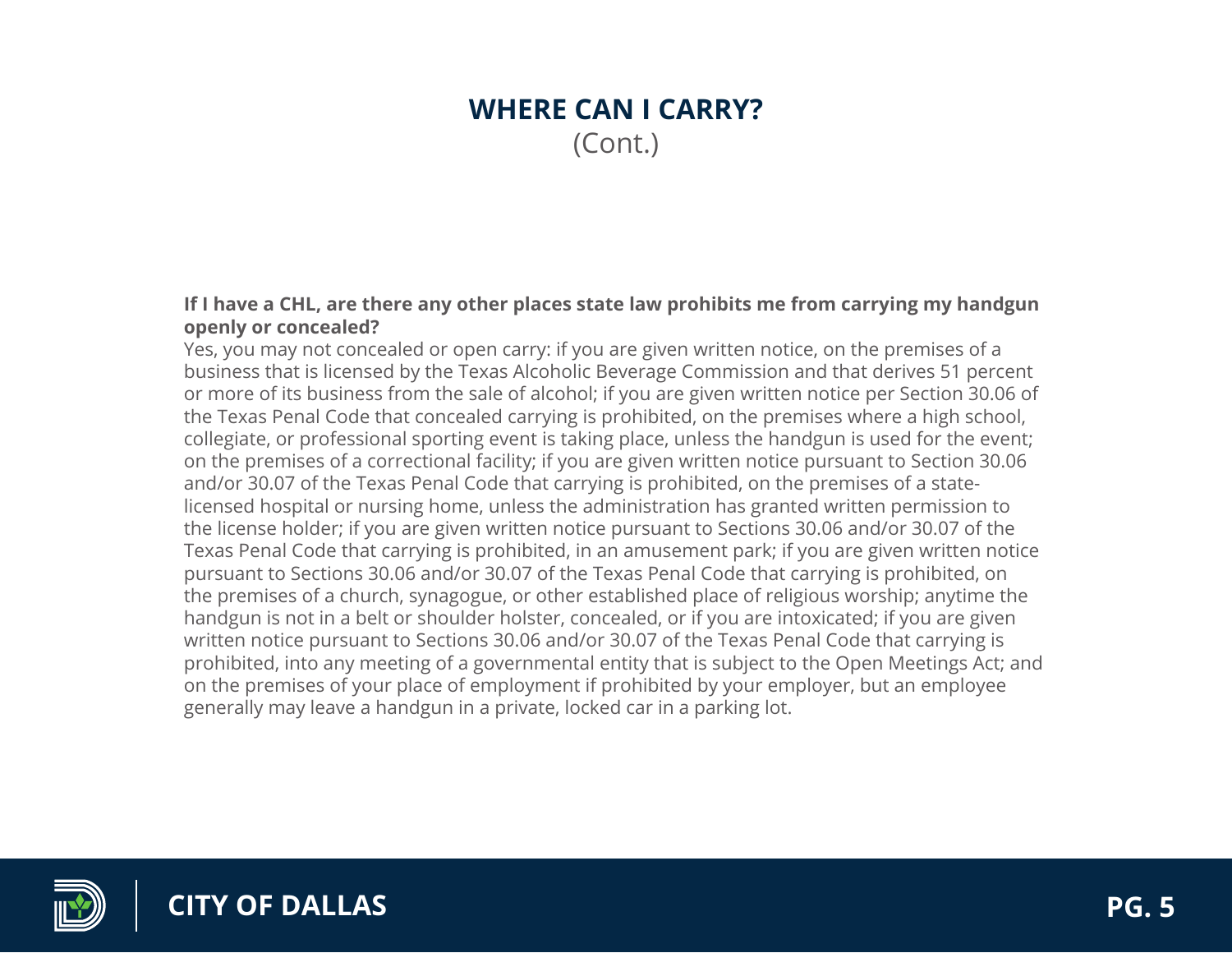### **In what places does state law allow me to openly carry a firearm?**

Long Guns:

Because state law governs firearms, and because it does not prohibit the carrying of a rifle or shotgun in a public place, a person is generally allowed to carry those weapons in public in Texas.

Handguns without an LTC:

The open carry of handguns in public is prohibited in Texas, unless the person holds an LTC for a handgun. An unlicensed person may carry a handgun on private property or in a car or boat. A handgun in a car or boat must be concealed.

Handguns with an LTC:

An LTC holder may generally openly carry a handgun in a belt or shoulder holster beginning January 1, 2016. However, see the answers to the previous questions for numerous limits on that authority.

# **Can my openly carried firearm be loaded?**

Yes. The law makes no distinction between a loaded and an unloaded firearm. For safety purposes, we recommend every firearm be treated as if it were loaded.

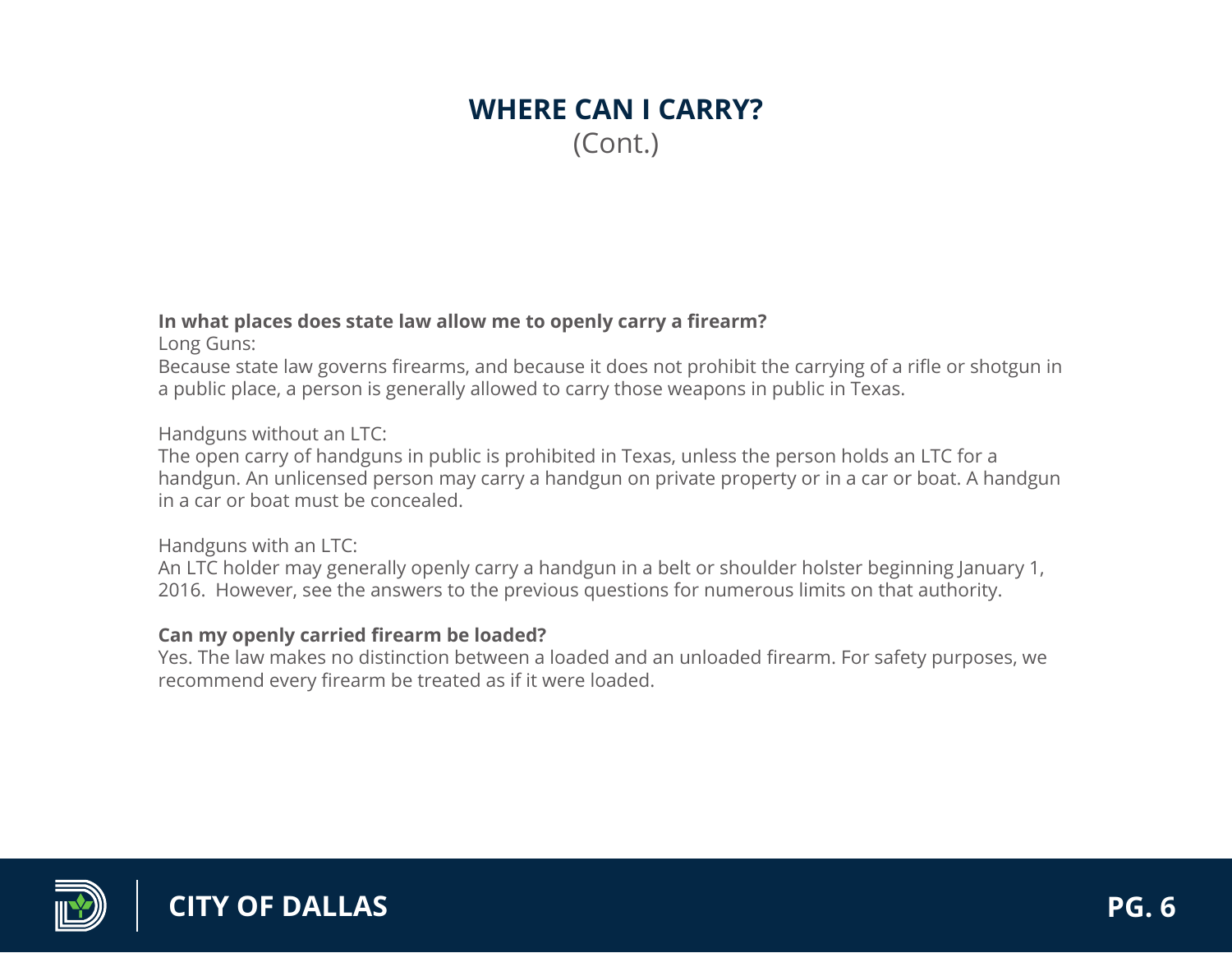# **WHAT QUALIFICATIONS AND CONDITIONS EXIST ON OPEN CARRY?**

# **Can everyone open carry?**

No, a person convicted of certain crimes cannot carry a firearm. Generally, if you can lawfully possess a firearm, you can open carry with a CHL. Must be 21 years old to obtain a CHL, unless you are in the military, a veteran, or honorably discharged, in which case you can get a CHL if you are at least 18. Federal laws must also be considered when discussing the legality of firearm ownership.

#### **I live out of the state. Can I open carry in Texas?**

Yes. There are no residency restrictions to open carry as long as you possess a CHL or a handgun license from a reciprocating state.

#### **I already have a CHL. Will I need to get another license for open carry?**

No. Your CHL will qualify you to open carry a handgun. The CHL will become a LTC.

#### **I heard there is additional training for open carry. Do I need to retake the class?**

No, the new training will be added to the CHL classes required by law for those required to take the class. No additional training will be required for current CHL holders.

#### **Do I give up my right to open carry if I obtain a concealed handgun permit?**

No, the CHL serves as the license for the open carry and will later be changed to a License to Carry or LTC.

#### **Can I prohibit persons from openly or concealed carrying in my business by displaying signs described in Sections 30.06 and 30.07 of the Texas Penal Code?** Yes.

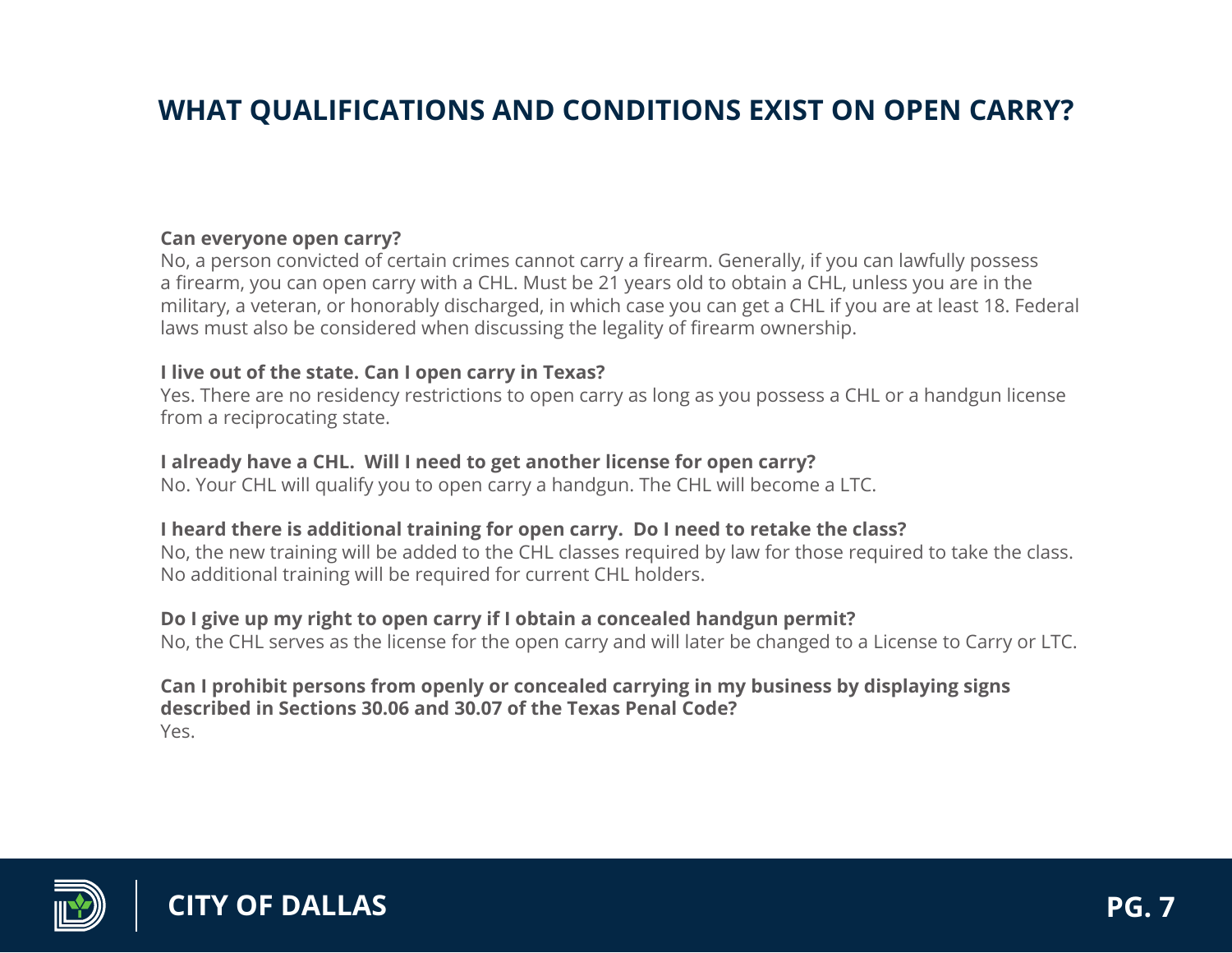# **WHAT QUALIFICATIONS AND CONDITIONS EXIST ON OPEN CARRY?** (Cont.)

#### **If I am asked to leave a store for openly carrying a weapon, can I cover up the gun and go back in the store if I have a CHL?**

Yes, unless the store owner or manager asked you not to return, in which case returning would constitute a criminal trespass.

#### **Does a person have a right to view a CHL of another person?**

A person can ask to view the CHL, but the holder of a CHL does not have to show a CHL to the person unless that person is a peace officer or magistrate.

## **What is a "belt holster" and what kind of holster would be a violation?**

The law does not define a "belt holster"; the law just states you must carry your handgun in a "shoulder or belt holster." A "drop down" holster attached to your belt is considered to be a belt holster.

### **Am I required to use a retention holster?**

The only requirement is that it be a belt or shoulder holster. We recommend a retention holster to better ensure that your firearm remains secure while carried openly or concealed.

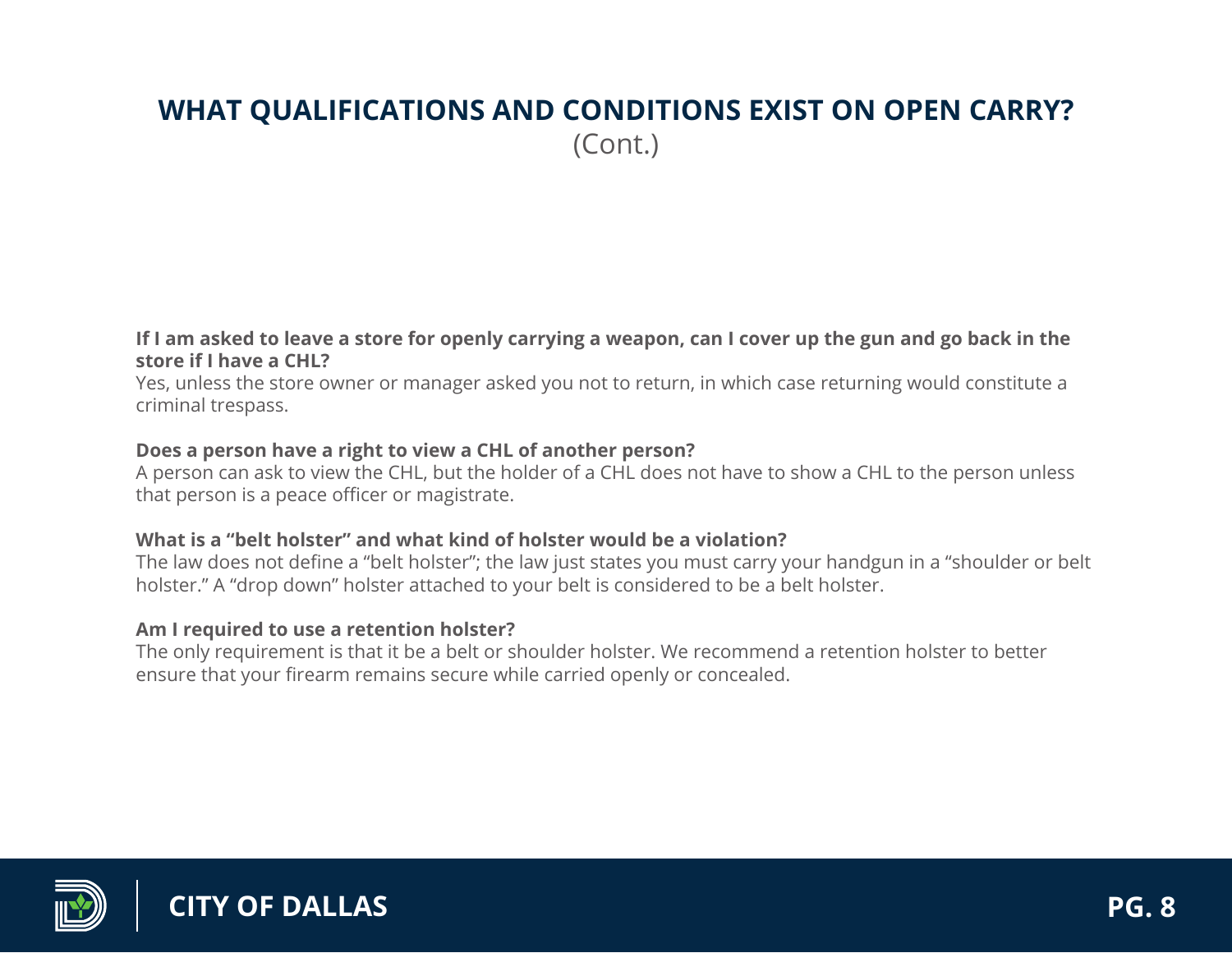# **HOW WILL POLICE OFFICERS RESPOND TO OPEN CARRY?**

### **Do Dallas police officers know that open carry is legal as of January 1, 2016?**

Yes, The Dallas Police Department (DPD) is training its officers, along with building security officers in the City's Department of Equipment and Building Services (EBS), in the new law and how to handle situations that will arise from implementing the law. DPD is using videos and roll call bulletins to educate its officers about the law and how to handle interactions with residents. DPD will give flyers to its neighborhood police officers to hand out to business owners. DPD officers know that most residents are law abiding and are not open carrying to violate the law. DPD will have a measured response to instances of open carry that give residents a professional experience with each officer

### **Should I call 911 each time I see someone carrying an open weapon?**

Before calling, take time to observe what the person is doing. Ask yourself whether the person is doing anything that looks suspicious. Just because the person is openly carrying a handgun does not mean he has no right to do so. If you call 911 to verify whether a person is lawfully openly carrying a handgun, officers will come based on 911 training and information provided on the call.

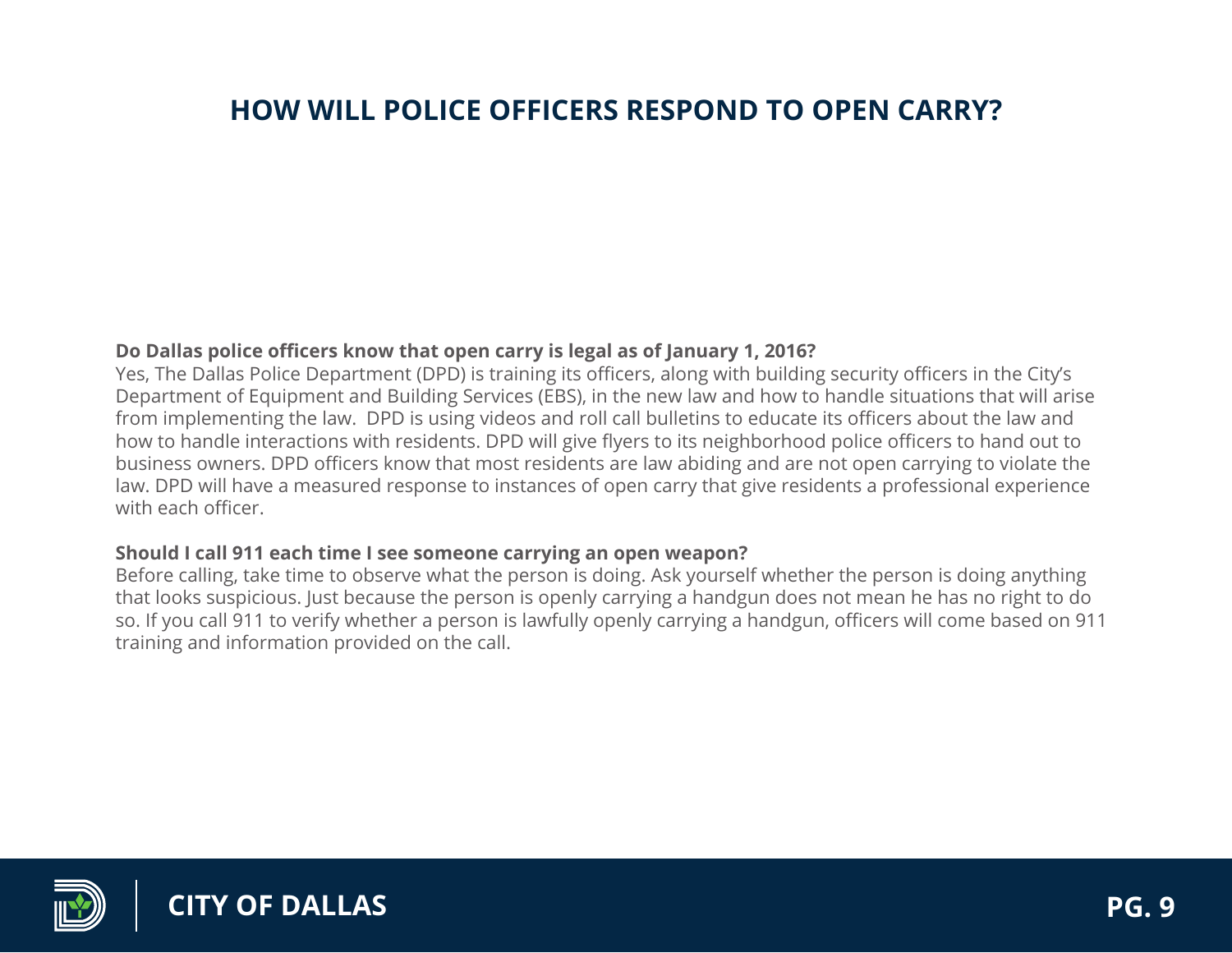# **HOW WILL POLICE OFFICERS RESPOND TO OPEN CARRY?** (Cont.)

**Does DPD have a strategy to detect fake 911 calls? For example, there is a group that has told its members to call 911 and report that persons openly carrying are committing a crime to get a police response.** 911 will be trained to handle these types of calls.

### **Am I required to show an identification document (ID) with a photo issued by a governmental entity if I am stopped for open carry?**

Yes. When obtaining your CHL, you agreed to provide your CHL and ID (such as a driver's license) when asked by a police officer (See Section 411.205 of the Texas Government Code). In addition, you still will violate Section 46.02 of the Texas Penal Code by carrying a handgun unless you possess a CHL.

## **Can a peace officer arrest or disarm me if I am open carrying a long arm in public?**

It is legal to open carry a long arm in public as long as you are not committing a crime. A peace officer may not arrest or disarm you unless he has a reasonable suspicion of illegal conduct. Section 42.01 of the Texas Penal Code provides that a person commits a Class B misdemeanor if he or she intentionally or knowingly "displays a firearm or other deadly weapon in a public place in a manner calculated to alarm." A peace officer may inquire about the weapon. However, if you are not holding the weapon at ready, pointing the weapon, brandishing it in a threatening manner, or otherwise using it in a manner calculated to cause alarm, the officer—without more—should not arrest or disarm you.

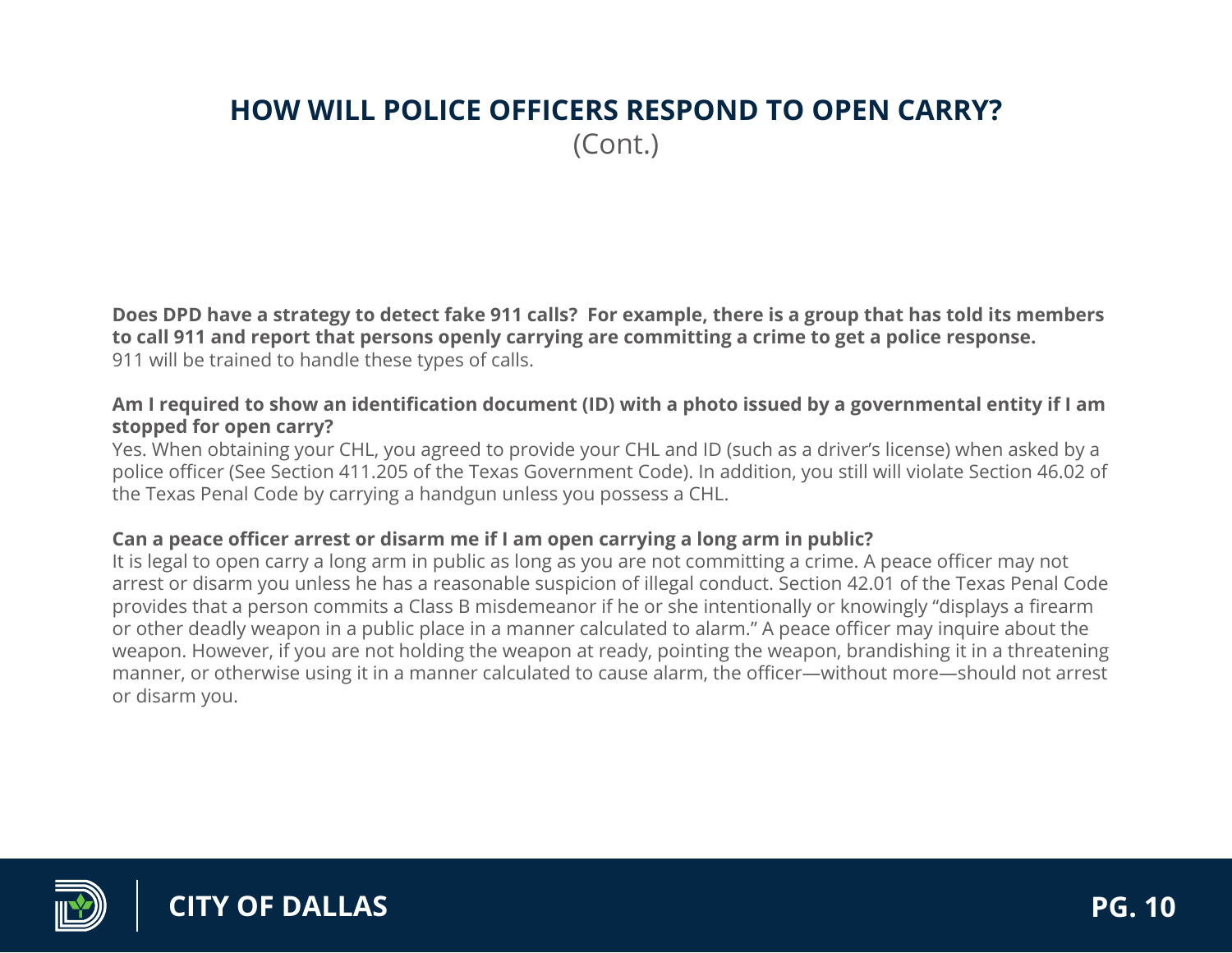# **HOW WILL POLICE OFFICERS RESPOND TO OPEN CARRY?** (Cont.)

**Can a police officer question or disarm me if I am openly carrying a holstered handgun in public?** Yes. State law gives a peace officer more authority to disarm a license holder who is carrying a handgun than it does for a non-licensed long gun carrier. If a license holder is carrying a handgun on or about the license holder's person when a peace officer demands that the license holder display identification, the license holder must display both the license holder's driver's license or identification certificate and the license holder's handgun license. Moreover, a peace officer may disarm a license holder at any time the officer reasonably believes it is necessary for the protection of the license holder, officer, or another individual. The peace officer shall return the handgun to the license holder before allowing the license holder to leave the scene if the officer determines that the license holder is not a threat to any person and if the license holder has not violated any other law that results in arrest.

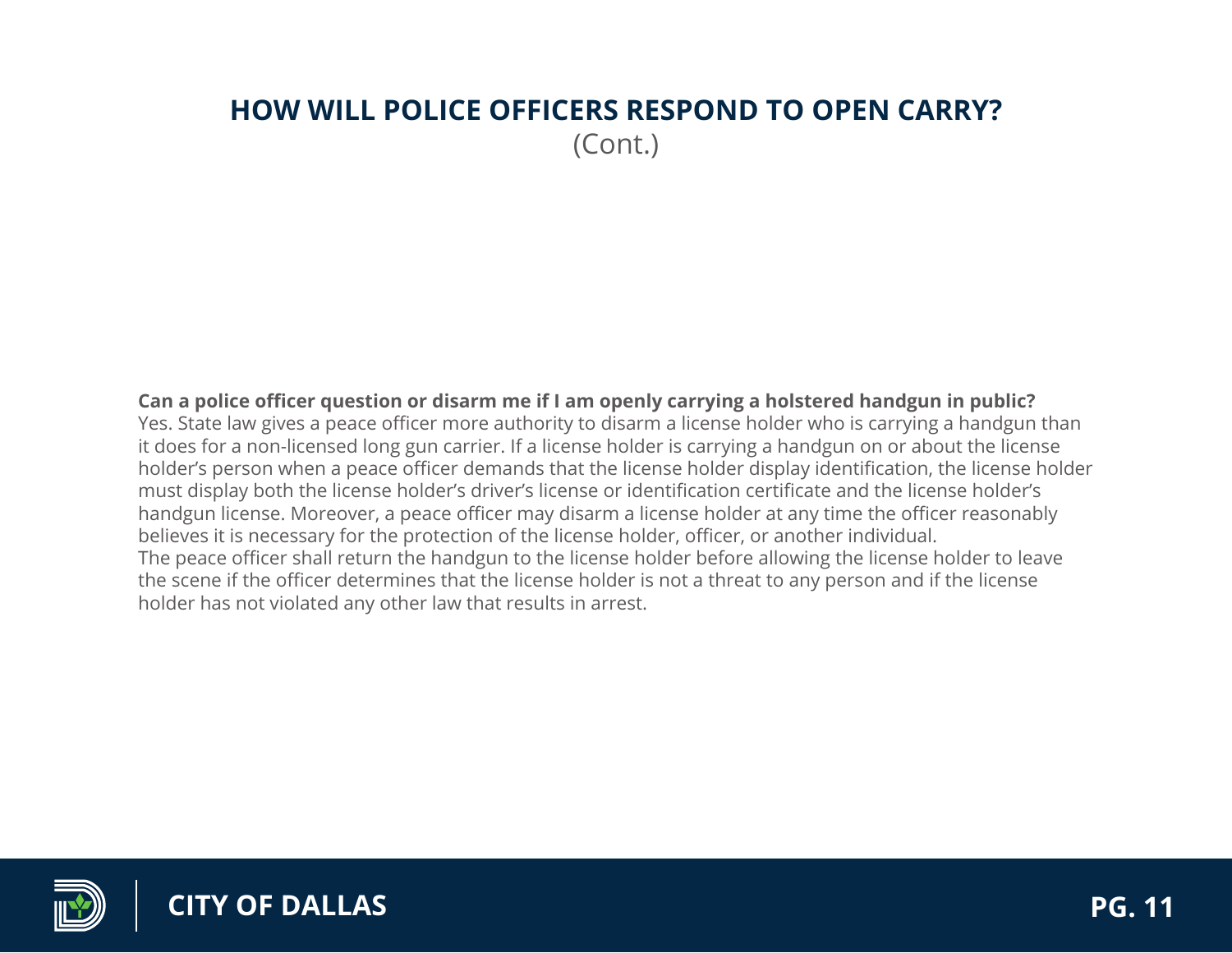# **HOW WILL POLICE OFFICERS RESPOND TO OPEN CARRY?** (Cont.)

### **Can I be arrested for open carry?**

Yes, you violate Section 46.02 of the Texas Penal Code if you open carry without a CHL or refuse to provide an officer with your CHL while carrying a handgun openly.

#### **Would the mere carrying of an open weapon violate Section 42.01(a)(8) of the Texas Penal Code if another person says he is alarmed or afraid?**

No, as long as the handgun is in the holster as required by law.

## **Would an assault committed by a person who is openly carrying be an aggravated assault since he is openly carrying?**

No, as long as the handgun was in the holster and not used in the commission of the offense.

### **How will police officers handle a deaf person encounter?**

The deaf person will be handled like any other citizen of Dallas. Officers are already trained to handle persons with any disabilities. There are also officers within DPD that can use sign language.

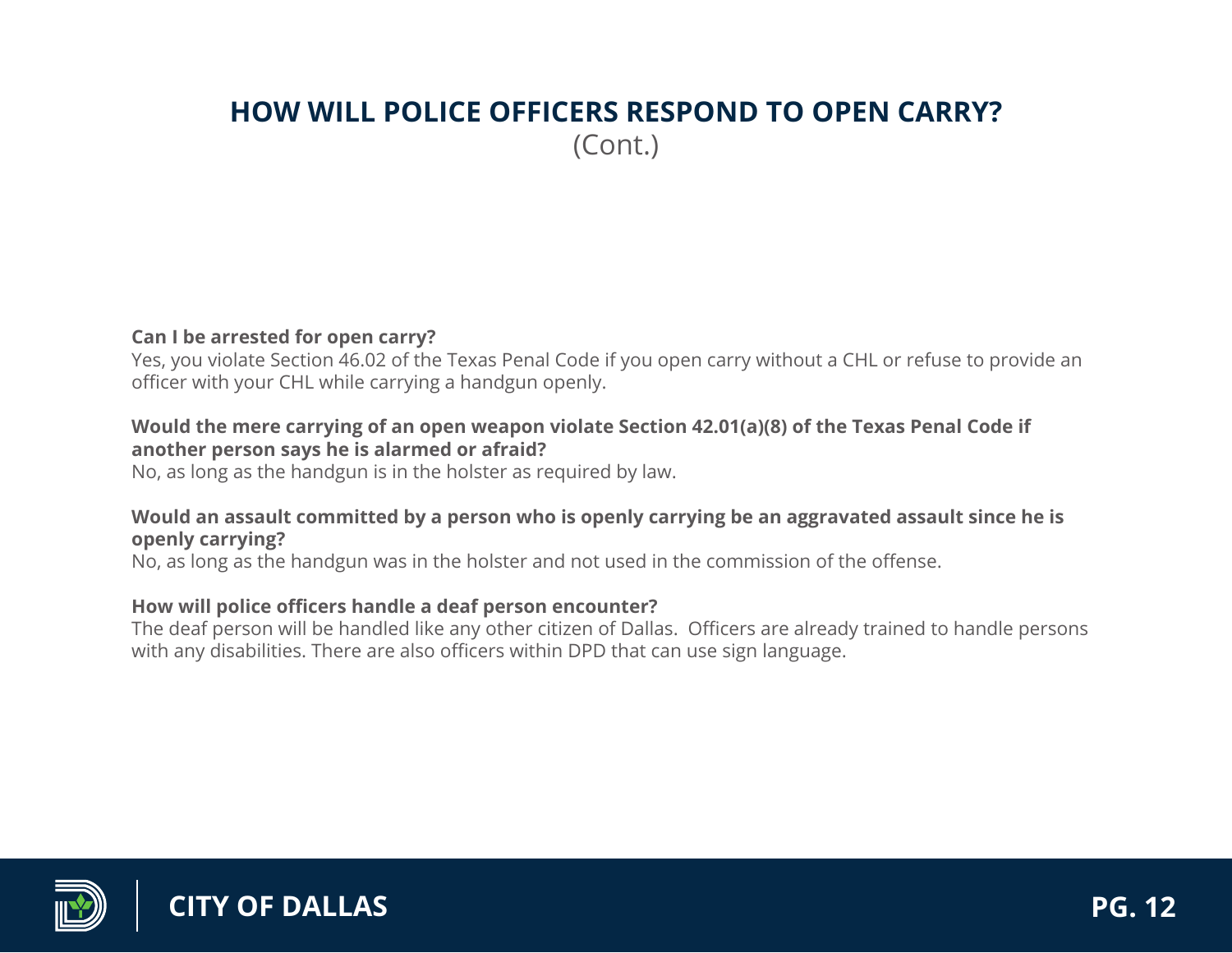# **MISCELLANEOUS**

### **What is "constitutional carry"?**

This is the so-called "right" to carry a weapon openly or concealed without having to obtain a license or permit. The Texas Legislature has not enacted constitutional carry in Texas.

#### **What should I tell my children when they see a person openly carrying a gun because they have been taught that it's wrong or dangerous to carry a gun?**

Just like any other situation, a child should alert their parent and/or a police officer if they are in need of assistance or scared. The parent or police officer would be there to reassure the child. Zoos and other locations that are not exempt from the law, along with other venues or events sponsored by a government entity. How would we handle those issues? The Dallas Zoo is prohibiting handguns pursuant to the amusement park exception in the Penal Code, Section 46.035(b)(5) and educational institution exception. Other circumstances are handled on a case by case basis and exceptions applied to prohibit open carry when allowed by law.

#### **Does the law provide extra protection to a person that is open carrying with a CHL?** No.

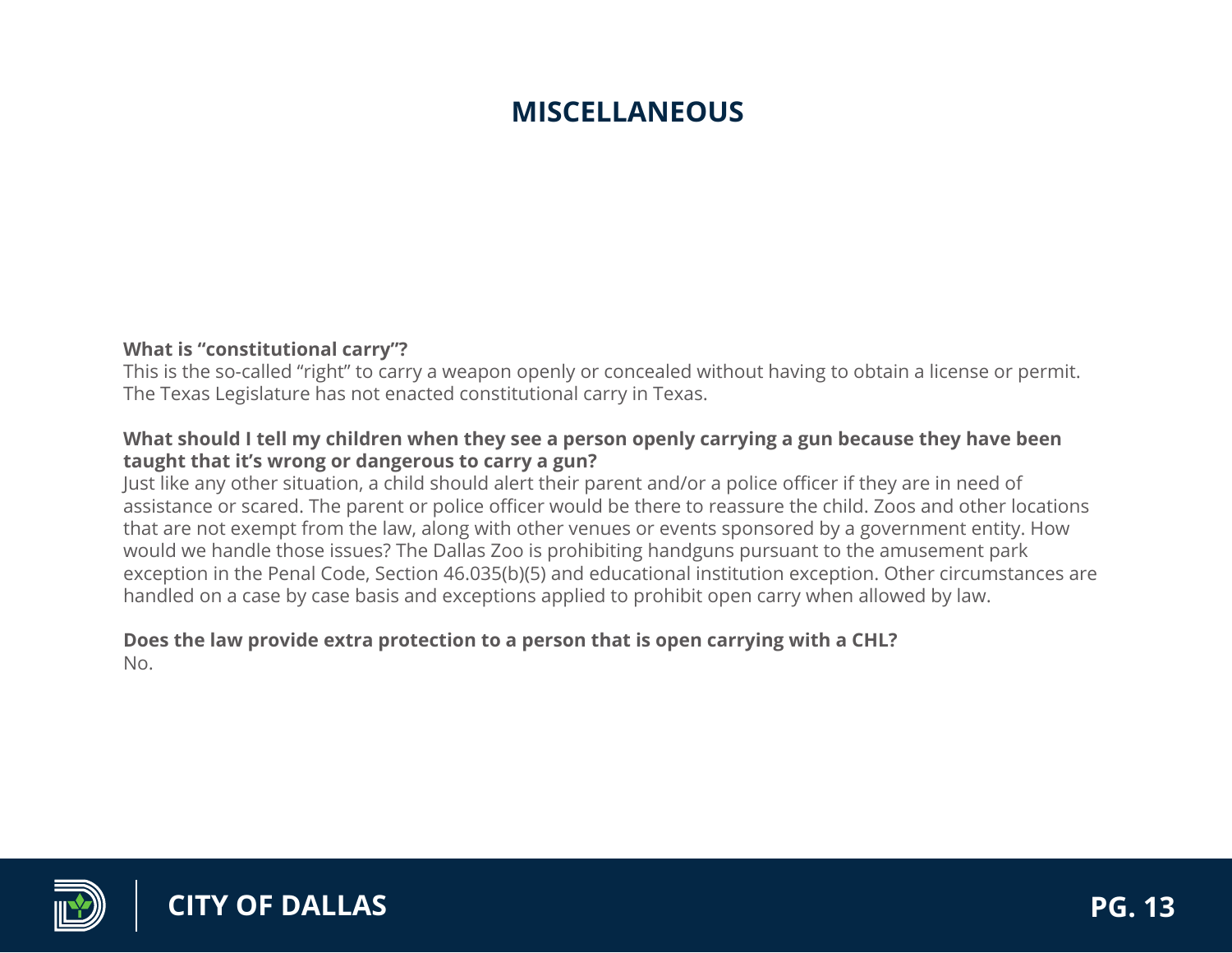# **STATES HAVING RECIPROCAL AGREEMENTS WITH TEXAS AUTHORIZING THEIR RESIDENTS TO CARRY CONCEALED HANDGUNS IN TEXAS IF THEY HAVE A LICENSE FROM THEIR HOME STATE AND COMPLY WITH TEXAS LAWS**

(as of December 7, 2015)

Alabama Colorado Idaho Louisiana Montana North Dakota South Carolina Virginia

Alaska Delaware Indiana Michigan Nebraska Ohio South Dakota Wyoming

Arizona Florida Kansas Mississippi New Mexico Oklahoma Tennessee West Virginia

Arkansas Georgia Kentucky Missouri North Carolina Pennsylvania Utah

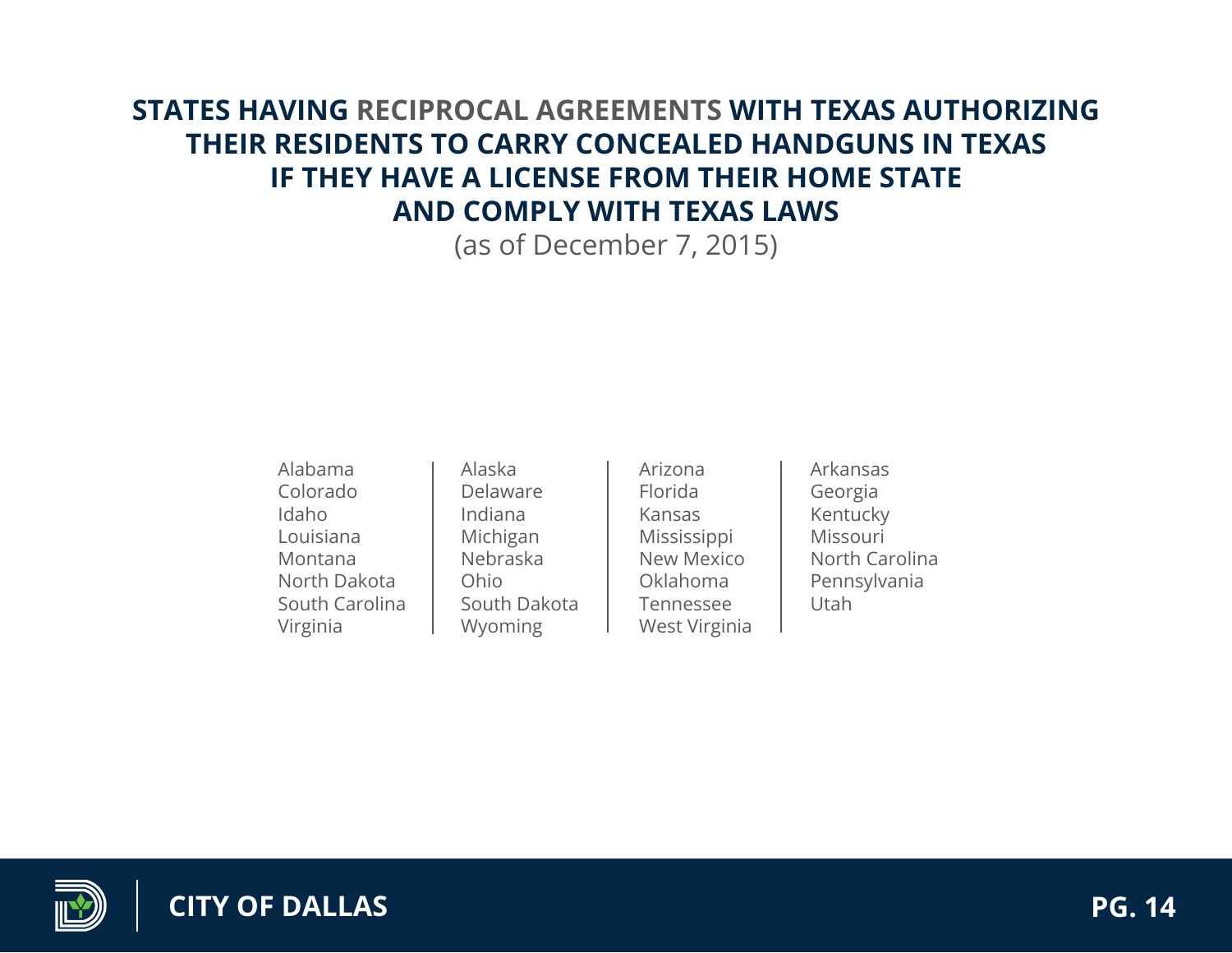# **STATES THAT TEXAS GOVERNOR HAS UNILATERALLY AUTHORIZED THEIR RESIDENTS TO CARRY CONCEALED HANDGUNS IN TEXAS IF THEY HAVE A LICENSE FROM THEIR HOME STATE AND COMPLY WITH TEXAS LAWS**

(as of December 7, 2015)

California Maryland New York Connecticut **Massachusetts** Rhode Island

Hawaii Nevada Washington

Iowa New Jersey



**CITY OF DALLAS PG. 15**